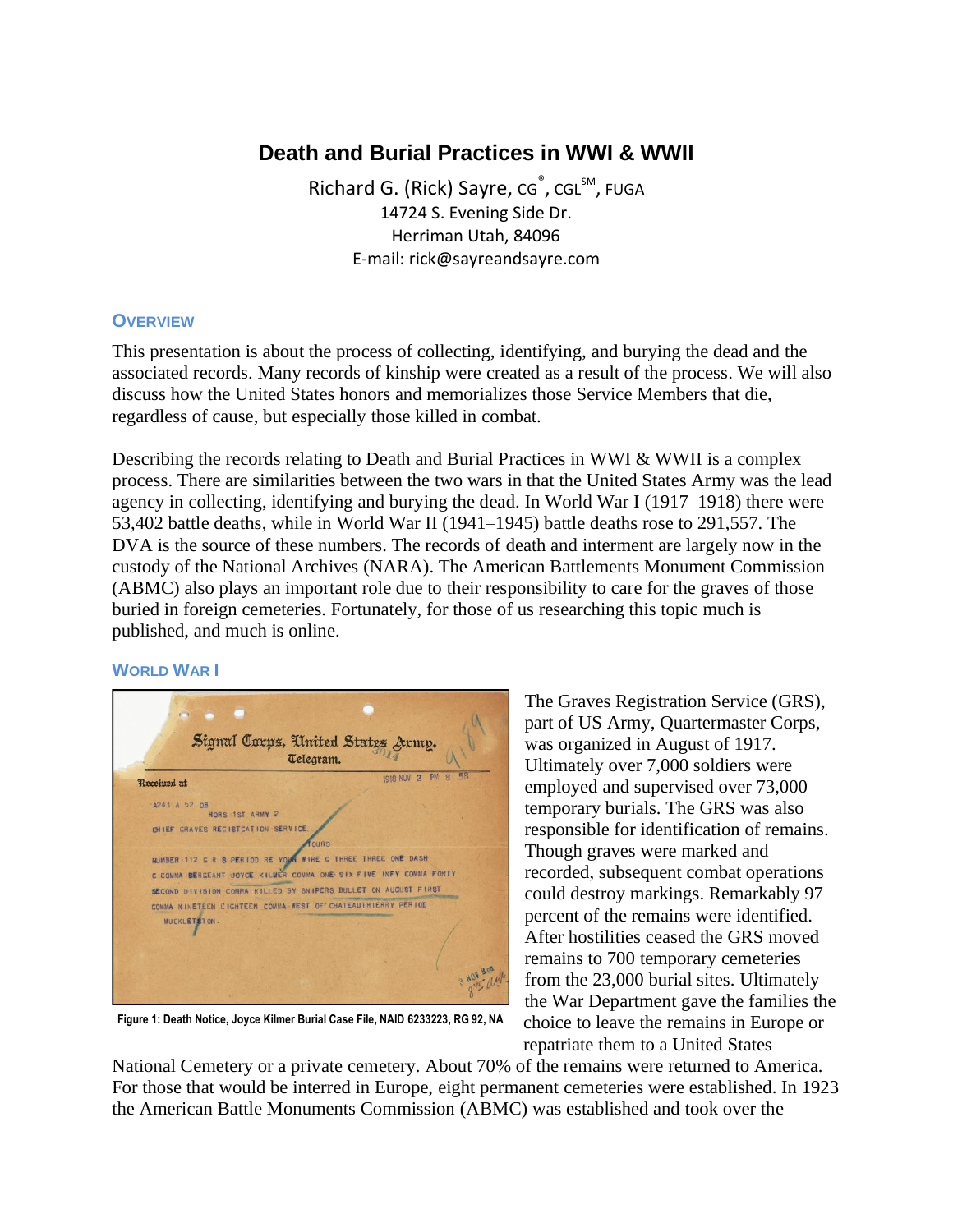operation of the overseas cemeteries from the Quartermaster Corps. In addition to their primary mission of honoring our war dead, they provide extensive educational resources relating to the wars that these soldiers fought and died in.

# *THE RECORDS*

You will note there are many different kinds of records involved including original textual records, databases, electronic records, audiovisual, and microfilms. When encountering microfilms created by the National Archives (NARA) the best practice is to review the descriptive pamphlet found in NARA's Microfilm Catalog. You may find additional information beyond what is in the main NARA Catalog.

The first place we look for a overseas burial of a soldier who died is on the website of the American Battle Monuments Commission, [https://www.abmc.gov/.](https://www.abmc.gov/) If the remains were repatriated, then the NCA Grave Locator,<https://gravelocator.cem.va.gov/> is the next search. If the soldier died in WW I, check *American WWI Burial Cards*, <https://wjh.us/AEF/> as this data base includes both repatriated remains and those buried in ABMC cemeteries.

More detail can be found in the NARA series "Correspondence, Reports, Telegrams, Applications, and Other Papers Relating to Burials of Service Personnel, 1/1/1915–12/31/1939" (NAID 595318) part of the Record Group 92, Records of the Office of the Quartermaster General. This series is also known as the "Burial Case Files" and were later known as the "Individual Deceased Personnel File" or IDPF. A few records have been digitized. The original records are located at the National Archives at St. Louis and should be requested from them.



Figure 2: Photographic Albums Relating to Pilgrimages of Gold Star Mothers…, RG 92, NAID 585286, NA, photo courtesy ABMC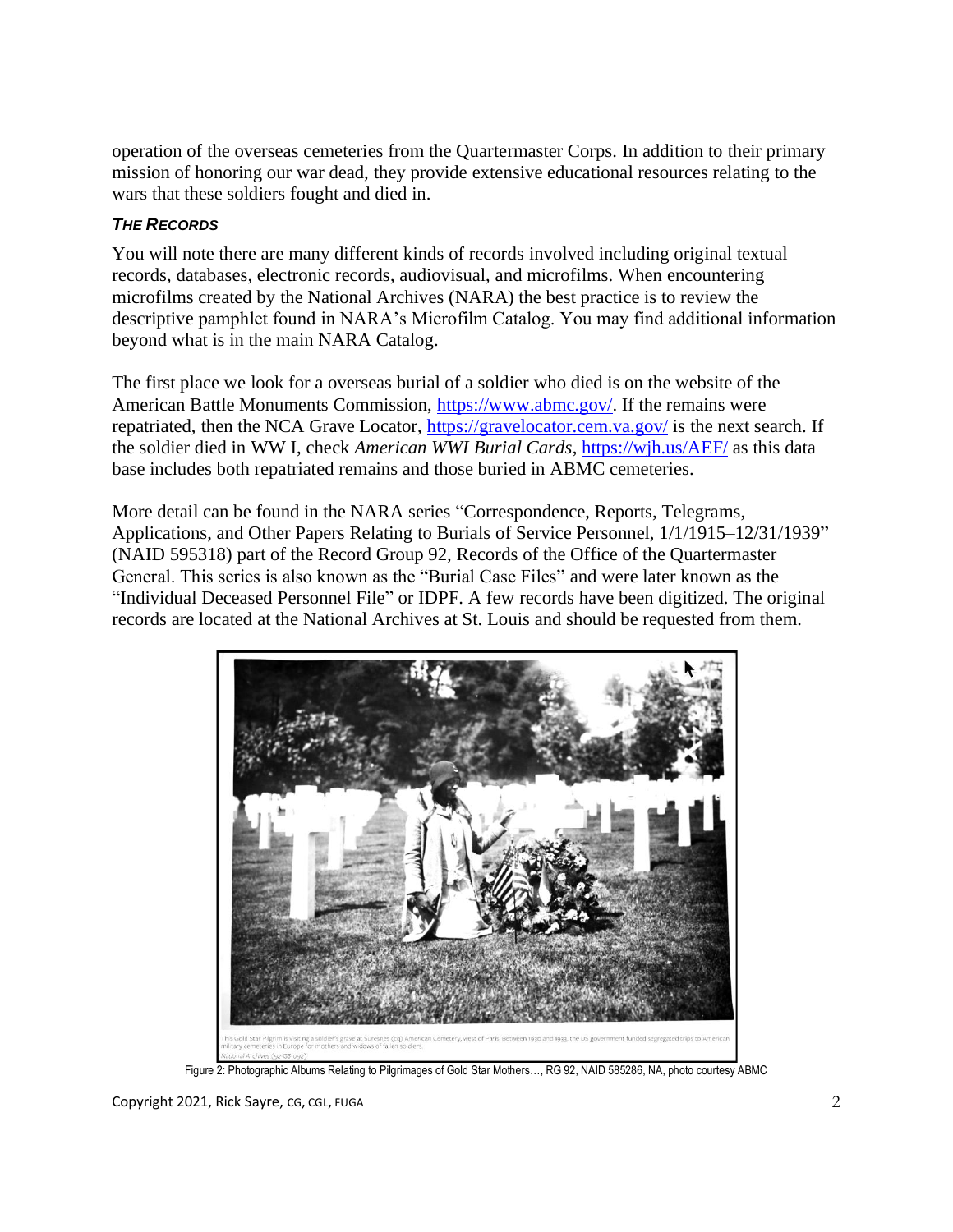#### **GOLD STAR MOTHERS PILGRIMAGES, 1930–1933**

From 1930 to 1933 over 6,600 Gold Star mothers and widows were provided escorted trips or pilgrimages to visit the grave of their son or husband. Mothers and widows of African American soldiers also participated. About 1,600 women were eligible; fewer than 200 participated. The low participation was a result of several factors to include the political sparring around the extent to which segregated conditions were imposed on every aspect of the pilgrimage. Both the bibliography and the relevant websites section of this handout identify resources that provide more detail on the conduct pilgrimages and the associated records. The two-part series in *Prologue* by Constance Potter provides a broad overview. The *Ancestry* collection "U.S. World War I Mother's Pilgrimage, 1929" (cite listed below) is especially helpful in locating published and original textual records. A link is also provided below to the PBS special program on the pilgrimages. If you want to understand the background and details of these pilgrimages, watch the program. The program is also very moving.

The *FamilySearch Wiki* page "United States World War I Cemetery Records," [https://www.familysearch.org/wiki/en/United\\_States\\_World\\_War\\_I\\_Cemetery\\_Records,](https://www.familysearch.org/wiki/en/United_States_World_War_I_Cemetery_Records) provides additional information on cemeteries, NARA records, and Gold Star Mothers.

#### **WORLD WAR II**

Burial procedures in the Second World War were similar to those in the First World War. Again, the Army's Graves Registration Service was in charge. The challenge was much greater as the War was truly worldwide, the scale of combat was greater, and the weapons were more destructive. As a result, there were a great many more missing and unidentified soldiers. The Defense POW/MIA Accounting Agency reports that of 16 million Americans that served overseas, 400,000 died and approximately 79,000 were unaccounted for at the end of the War. Included in this number are remains buried as unknown, missing in action, and lost at sea. The effort of the government to locate and identify the unaccounted for has reduced the number to 73,000 today. Today the Defense POW/MIA Accounting Agency [\(https://www.dpaa.mil/\)](https://www.dpaa.mil/) has responsibility for identification of recovered remains. Many genealogists assist in the repatriation effort. The operation of the Grave Registration Service is extensively described in Steere's *The Graves Registration Service in World War II* (#39 in the bibliography) and Steere and Boardman's *Final Disposition of World War II Dead, 1945–51* (#40).

## *THE WW II RECORDS*

The single best source to understand and locate records relating to casualties and burials pertaining to World War II is NARA's Reference Information Paper (RIP) 82, *A Finding Aid to Records Relating to Personal Participation in World War II: American Military Casualties and Burials* (#10). Casualties in this context refers to both wounded and dead. The RIP begins with a discussion of the casualty reporting system of the services. Included in this report is description of Missing Air Crew Reports (MACR). These reports (NAID 305256) are part of Record Group 92, Records of the Office of the Quartermaster General. The MACR records are online in the NARA Catalog and have been filmed as NARA Microfilm Publication M1380, *Missing Air*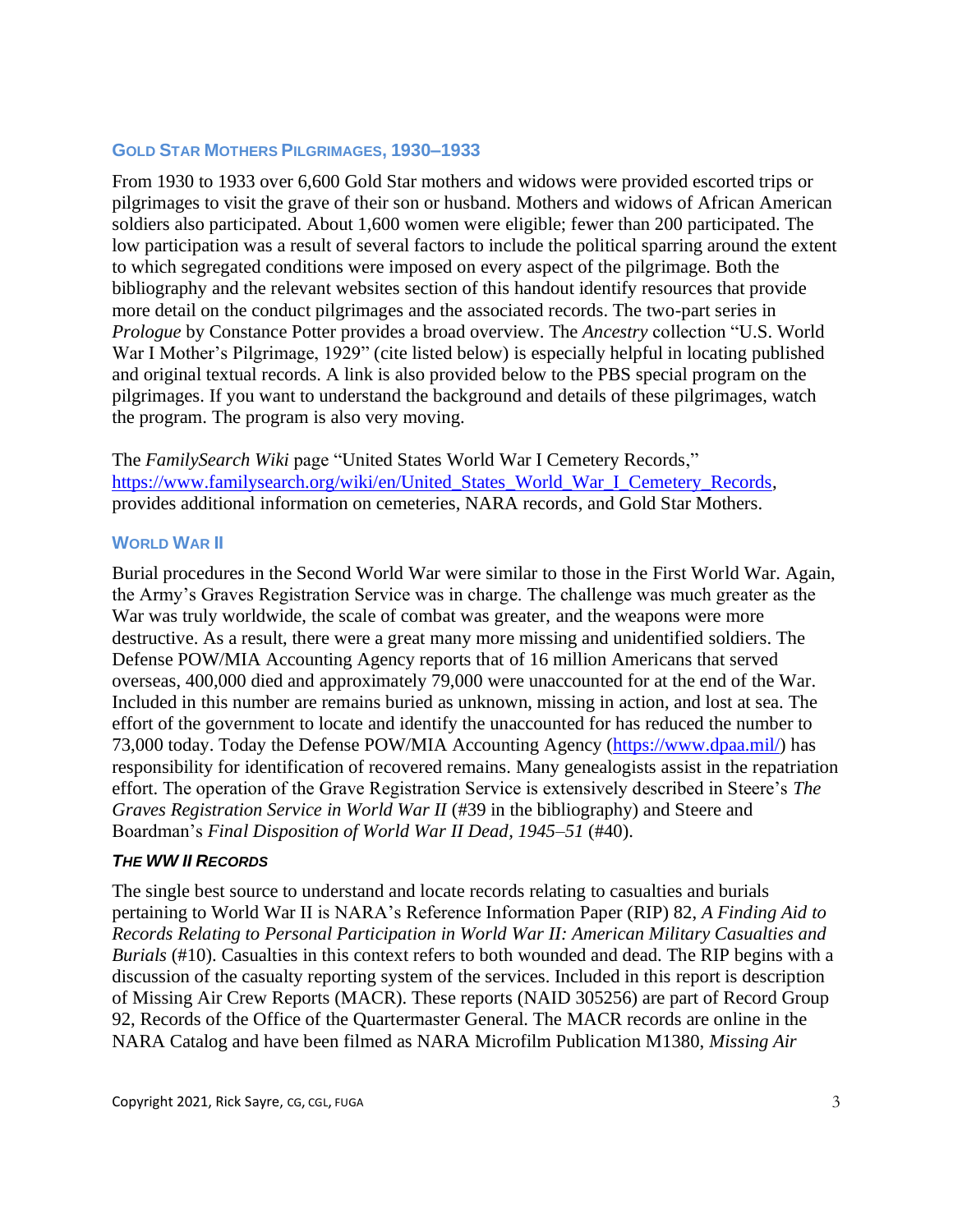*Crew Reports of the U.S. Army Air Forces, 1942–1947*. The film has been digitized and can be found on *Fold3*. The series consists of 27,000 file units.

The RIP in "Part 1: Textual Records Relating to Casualties and Burials" explains the holdings of the National Archives by Record Group as listed below:

- RG 24 Records of the Bureau of Naval Personnel
- RG 52 Records of the Bureau of Medicine and Surgery
- RG 92 Records of the Office of the Quartermaster General
- RG 112 Records of the Office of the Surgeon General (Army)
- RG 117 Records of the American Battle Monuments Commission
- RG 127 Records of the U.S. Marine Corps
- RG 208 Records of the Office of War Information
- RG 242 National Archives Collection of Foreign Records Seized
- RG 247 Records of the Office of the Chief of Chaplains
- RG 337 Records of Headquarters Army Ground Forces
- RG 338 Records of U.S. Army Commands
- RG 389 Records of the Office of the Provost Marshal General
- RG 407 Records of the Adjutant General's Office, 1917-
- Reference Material on World War II Casualties and Burials

The publication continues with Part 2, a description of Audiovisual Records Relating to Casualties and Burials. The RIP concludes with an Appendix detailing causalities for the Army, Marine Corps and Navy. We should use the online version of this RIP, [https://www.archives](https://www.archives.gov/publications/ref-info-papers/82/) [.gov/publications/ref-info-papers/82/](https://www.archives.gov/publications/ref-info-papers/82/) to conduct our research as it is more current.

In addition to the RIP the *FamilySearch Wiki* page "United States World War II Casualty Records," at [https://www.familysearch.org/wiki/en/United\\_States\\_World\\_War\\_II](https://www.familysearch.org/wiki/en/United_States_World_War_II_Casualty_Records) [\\_Casualty\\_Records](https://www.familysearch.org/wiki/en/United_States_World_War_II_Casualty_Records) provides useful information.

## **THE AMERICAN BATTLE MONUMENTS COMMISSION (**[https://www.abmc.gov](https://www.abmc.gov/) **)**



The ABMC is responsible for the maintenance of 26 overseas military cemeteries that commemorate the service Americans killed in war. There are 124,905 American war dead interred in the cemeteries operated by the ABMC (30,973, WW I; 92,958, WW II; and 750 Mexican American War). Another 94,000 U.S. servicemen and women are memorialized on the Tablets of the Missing. All burials are final though requests for repatriation are occasionally still made. Eight cemeteries were established after the First World War and 14 more in the

Second World War. A few isolated burials remain based on requests of the next of kin. See Dickon's *The Foreign Burial of American War Dead: A History* (#11). The webpage *ABMC Burials and Memorials*,<https://www.abmc.gov/database-search> allows users to search by a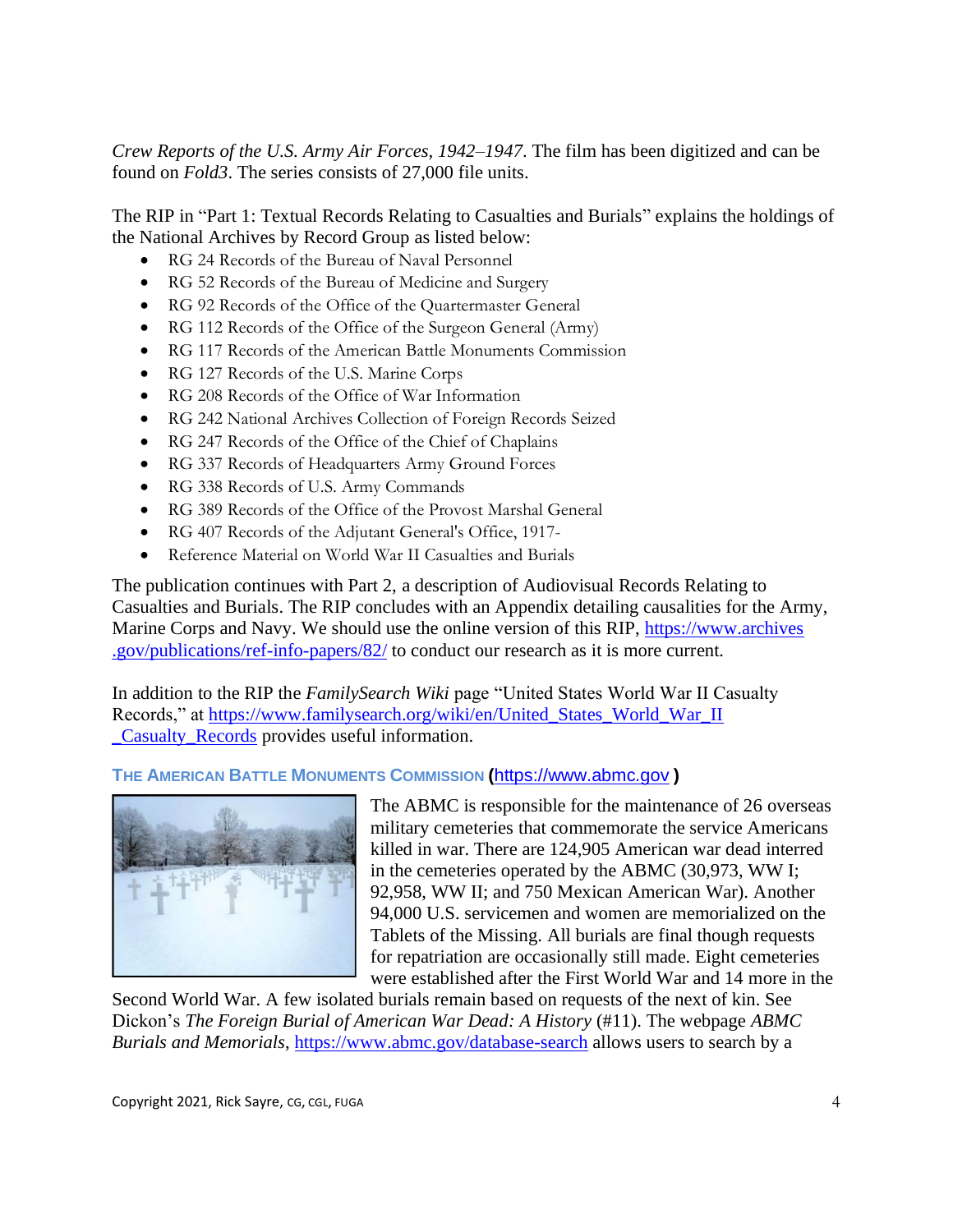variety of discriminators such as war, cemetery, or date of death. Records relating to repatriated remains are not recorded in this database.

# **NATIONWIDE GRAVESITE LOCATOR (**[https://gravelocator.cem.va.gov/\)](https://gravelocator.cem.va.gov/)

The locator is operated by the National Cemetery Administration (NCA), part of the Department of Veterans Affairs (DVA). Burial locations for veterans and family members can be found in this database. The data is assembled from a variety of sources. The cemeteries include those operated or maintained by the DVA. The NCA maintains 153 national cemeteries, and 34 soldier's lots. Also found in the database are burial records for the 14 National Park Service maintained cemeteries, some post cemeteries, state veterans' cemeteries, and private cemeteries. If repatriated remains were interred in these cemeteries a record should be found. Generally, an approved request for a government grave marker will trigger an entry in the database. This database is online at *Ancestry* as "U.S., Veterans' Gravesites, ca.1775–2019," at [https://www.ancestry.com/search/collections/8750/.](https://www.ancestry.com/search/collections/8750/)

The *Ancestry* version includes some Arlington Cemetery burials which the NCA Locator does not include. For Arlington Cemetery burials use the ANC Explorer, [https://ancexplorer.army.mil](https://ancexplorer.army.mil/publicwmv/#/arlington-national/search/) [/publicwmv/#/arlington-national/search/.](https://ancexplorer.army.mil/publicwmv/#/arlington-national/search/)

#### **HEADSTONE RECORDS FOR MILITARY VETERANS BURIED IN NONFEDERAL CEMETERIES**

Records relating to headstones are found within Record Group 15, 92, and 117. The best single source to discover these records is Archivist Claire Kluskens's paper "Research Guide for Headstone Records for U.S. Military Veterans Buried in Nonfederal Cemeteries, 1879–1985 (#23). This guide includes information on headstone applications, the evolution of headstone designs, and the identification of online resources. See the bibliography for additional information.

## **RELATED RECORDS**

Useful and important to our topic are records related to service in the two World Wars. These include records such as the deceased veterans claims files (C and XC), awards, official military personnel files (OMPFs) and the records of the units to which the service members were assigned. Examples of unit records include morning reports and combat action reports. Soldiers that died would be reported in morning reports and those that died in combat might also be mentioned in battle action reports. Some of these records compensate for the OMPFs lost in the disastrous fire in 1973 that destroyed 80% of the Army OMPFs stored in the National Personnel Records Center (NPRC) at St, Louis. To this day, NARA still works to process burned files ("B-Files") and reconstitute records of service.

It is beyond the scope of this presentation to discuss these records. Some of the websites and references cited below provide more information.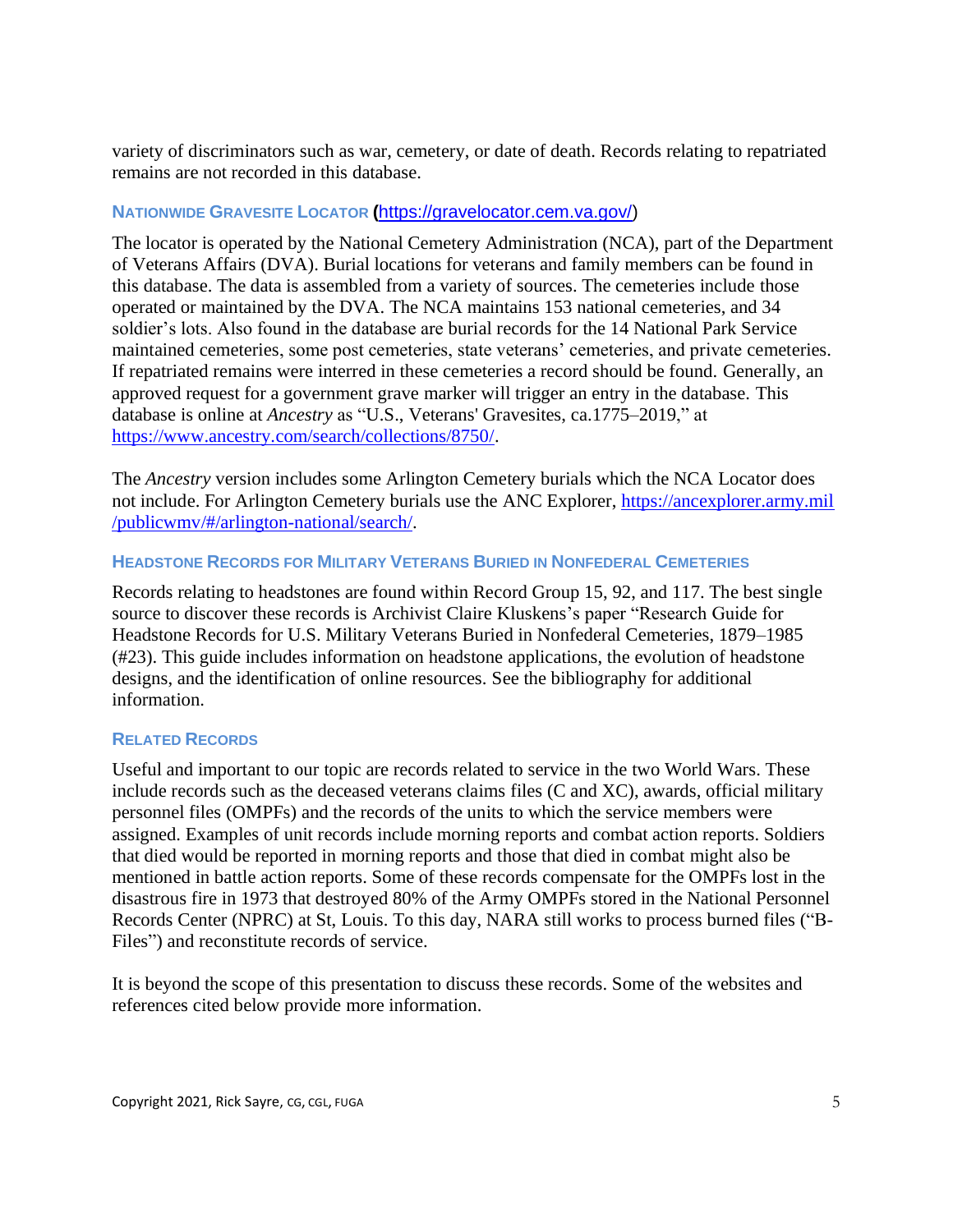#### **RELEVANT WEBSITES**

#### *RECORDS DESCRIBED IN THE NATIONAL ARCHIVES CATALOG (NAC) & OTHER NARA RESOURCES*

- National Archives Catalog, "Activities of Grave Registration Service, France,1919–1920," RG 111, NAID 24713, [https://catalog.archives.gov/id/24713.](https://catalog.archives.gov/id/24713) The video items are online at YouTube, under the same title at [https://www.youtube.com/watch?v=zVgua3PlEQQ.](https://www.youtube.com/watch?v=zVgua3PlEQQ) The film is very graphic.
- *National Archives Catalog*, "Applications for Headstones for Sailors, Marines, and Soldiers Buried Outside the Continental United States, 1909–1923," RG 92, NAID 607867, [https://catalog.archives.gov/id/607867.](https://catalog.archives.gov/id/607867) Applications relate to burials in Alaska, China, Cuba, Dominican Republic, Guam, Hawaii, India, Ireland, Newfoundland, Nova Scotia, Panama Canal Zone, Philippines, Puerto Rico, and Spain (Gibraltar). Though small in number, these files are digitized.
- *National Archives Catalog. "*Applications for Headstones, 1/1/1925–6/30/1970," RG 92, NAID 596118, [https://catalog.archives.gov/id/596118.](https://catalog.archives.gov/id/596118) These records have been filmed as M1916 and M2113. *Ancestry* has scanned the films and the original records, and they are part of the collection "U.S. Headstone Applications for Military Veterans, 1925–1970," [https://www.ancestry.com/search/collections/2375/.](https://www.ancestry.com/search/collections/2375/) The films are also on *FamilySearch*.
- *National Archives Catalog*, "Card Register of Burials of Deceased American Soldiers, 1917– 1922," RG 92, NAID 6943087, [https://catalog.archives.gov/id/6943087.](https://catalog.archives.gov/id/6943087) A much more user-friendly version of this series is the webpage *American WWI Burial Cards* at [https://wjh.us/AEF/.](https://wjh.us/AEF/) See *AEF Resources* below.
- *National Archives Catalog*, "Correspondence, Reports, Telegrams, Applications, and Other Papers Relating to Burials of Service Personnel, 1/1/1915–12/31/1939, RG 92, NAID 595318, [https://catalog.archives.gov/id/595318.](https://catalog.archives.gov/id/595318) This file is also known as "Burial Case Files." There are approximately 218,905 files. Of these files 30,922 files relate to WW I soldiers. Records relating to surnames beginning with the letter "A" have been digitized.
- *National Archives Catalog*, "Headstone Inscription and Interment Records for U.S. Military Cemeteries on Foreign Soil, 1942–1949," RG 117, NAID 7408555, [https://catalog.archives.gov/id/7408555.](https://catalog.archives.gov/id/7408555) Online at *Ancestry* as "U.S., Headstone and Interment Records for U.S., Military Cemeteries on Foreign Soil, 1942–1949," [https://www.ancestry.com/search/collections/9170/.](https://www.ancestry.com/search/collections/9170/)
- *National Archives Catalog,* "Initial Burial Plats for World War I American Soldiers, 1920– 1920*,"* RG 92, NAID 12007376, <https://catalog.archives.gov/id/12007376>*.* This series consists of 1,329 maps that record the names and initial burial locations of those soldiers killed in action. These maps are scanned and organized into 4 file units. See *AEF Resources* below.
- *National Archives Catalog, "*Interment Control Forms, 1928–1962," RG 92, NAID 5833879, [https://catalog.archives.gov/id/5833879.](https://catalog.archives.gov/id/5833879) Also, online at *Ancestry* as "U.S., National Cemetery Interment Control Forms, 1928–1962."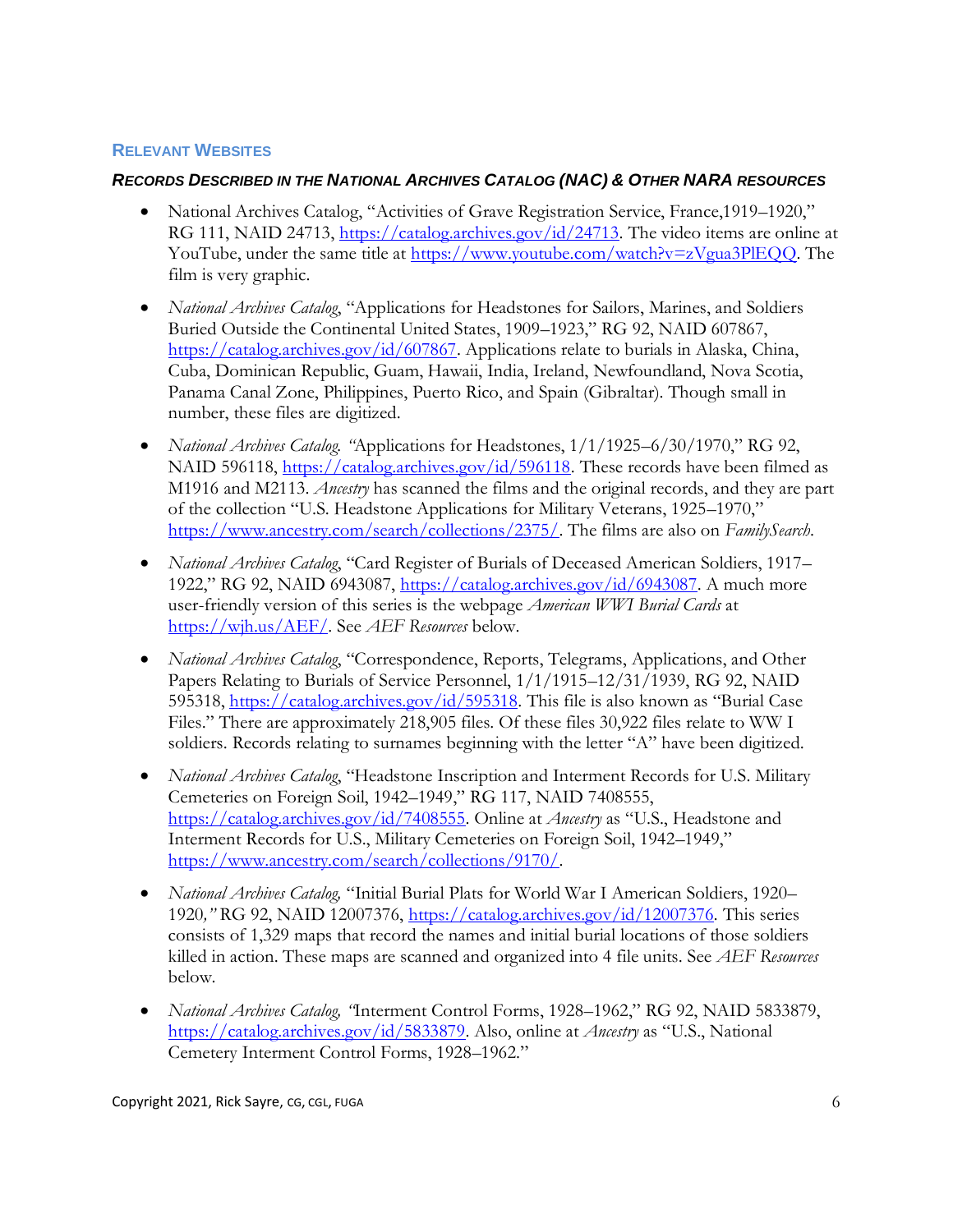- *National Archives Catalog*, "Maps and Plans of Temporary American Expeditionary Force Cemeteries, 1920–1922," RG 92, NAID 642000, [https://catalog.archives.gov/id/642000.](https://catalog.archives.gov/id/642000)
- *National Archives Catalog*, "Missing Air Crew Reports (MACRS), 1942–1947," RG 92, NAID 305256, [https://catalog.archives.gov/id/305256. Online at](https://catalog.archives.gov/id/305256.%20Online%20at%20Fold3) *Fold3*.
- *National Archives Catalog*, "Photographs of American Military Activities, ca.1918–1981," RG 111, NAID 530707,<https://catalog.archives.gov/id/530707>
- *National Archives Catalog*, "Photographs taken by the "Griffin Group," of areas occupied by American Troops during World War I combat operations, 1918–1919," RG 120, NAID 532280, [https://catalog.archives.gov/id/532280.](https://catalog.archives.gov/id/532280)
- *National Archives Catalog*, "Veterans Administration Master Index, 1917–9/16/1940?" RG 15, NAID 76193916, [https://catalog.archives.gov/id/76193916.](https://catalog.archives.gov/id/76193916) Online at *FamilySearch*, [https://www.familysearch.org/search/collection/2968245.](https://www.familysearch.org/search/collection/2968245) See also "Key to Codes and Prefixes" at [https://www.archives.gov/files/calendar/genealogy-fair/2018/6-csarhandout3.pdf.](https://www.archives.gov/files/calendar/genealogy-fair/2018/6-csarhandout3.pdf)
- *National Archives Catalog,* "World War II Honor List of Dead and Missing Army and Army Air Forces Personnel, 6/1946–6/1946," RG 407, NAID 305276[, https://catalog.archives](https://catalog.archives.gov/id/305276) [.gov/id/305276.](https://catalog.archives.gov/id/305276) Also, online on *Fold3* as "WWII Army and Army Air Force Casualty List." There is a similar publication on *Fold3* for the U.S. Navy titled as "WWII Navy, Marine Corps, and Coast Guard Casualty List."
- *The Text Message*, "Now Available Online: Burial Cards of World War I Soldiers," [https://text-message.blogs.archives.gov/2018/11/08/now-available-online-burial-cards-of](https://text-message.blogs.archives.gov/2018/11/08/now-available-online-burial-cards-of-world-war-i-soldiers/)[world-war-i-soldiers/.](https://text-message.blogs.archives.gov/2018/11/08/now-available-online-burial-cards-of-world-war-i-soldiers/) This blog post illustrates the correlation of burial card information to unit records. For unit records consult the collections on *Fold3*.
- *The Text Message*, "Passports and Travel Documents for Pilgrims: Gold Star Travel," [https://text-message.blogs.archives.gov/2017/12/26/passports-and-travel-documents-for](https://text-message.blogs.archives.gov/2017/12/26/passports-and-travel-documents-for-pilgrims-gold-star-travel/)[pilgrims-gold-star-travel/](https://text-message.blogs.archives.gov/2017/12/26/passports-and-travel-documents-for-pilgrims-gold-star-travel/)
- *The Unwritten Record*, "Newly Digitized Series: Initial Burial Plats for World War I American Soldiers," [https://unwritten-record.blogs.archives.gov/2018/11/06/newly-digitized-series](https://unwritten-record.blogs.archives.gov/2018/11/06/newly-digitized-series-initial-burial-plats-for-world-war-i-american-soldiers/)[initial-burial-plats-for-world-war-i-american-soldiers/](https://unwritten-record.blogs.archives.gov/2018/11/06/newly-digitized-series-initial-burial-plats-for-world-war-i-american-soldiers/)
- *The National Archives*, "World War I Centennial," <https://www.archives.gov/topics/wwi>
- *The National Archives*, "World War II Records," [https://www.archives.gov/research](https://www.archives.gov/research/military/ww2) [/military/ww2.](https://www.archives.gov/research/military/ww2) See also the brochure *Finding Information on Personal Participation in World War II* at [https://www.archives.gov/files/research/military/ww2/ww2-participation.pdf.](https://www.archives.gov/files/research/military/ww2/ww2-participation.pdf)
- *AEF Resources Map*, <https://arcg.is/Xm1SO>.This GIS application integrates into a GIS application Initial Burial Plats (NAID 12007576), Cemetery Code Lists of the GRS (NAID 6814701), Burial Cards (NAID 6943087), and Griffin Photos (NAID 532280). A variety of layers are available such as areas of operations, cemeteries, front lines, trenches, and initial burials. High resolution images of Griffin images may be found at Meuse-Argone, [http://meuse-argonne.com/?page\\_id=3074.](http://meuse-argonne.com/?page_id=3074)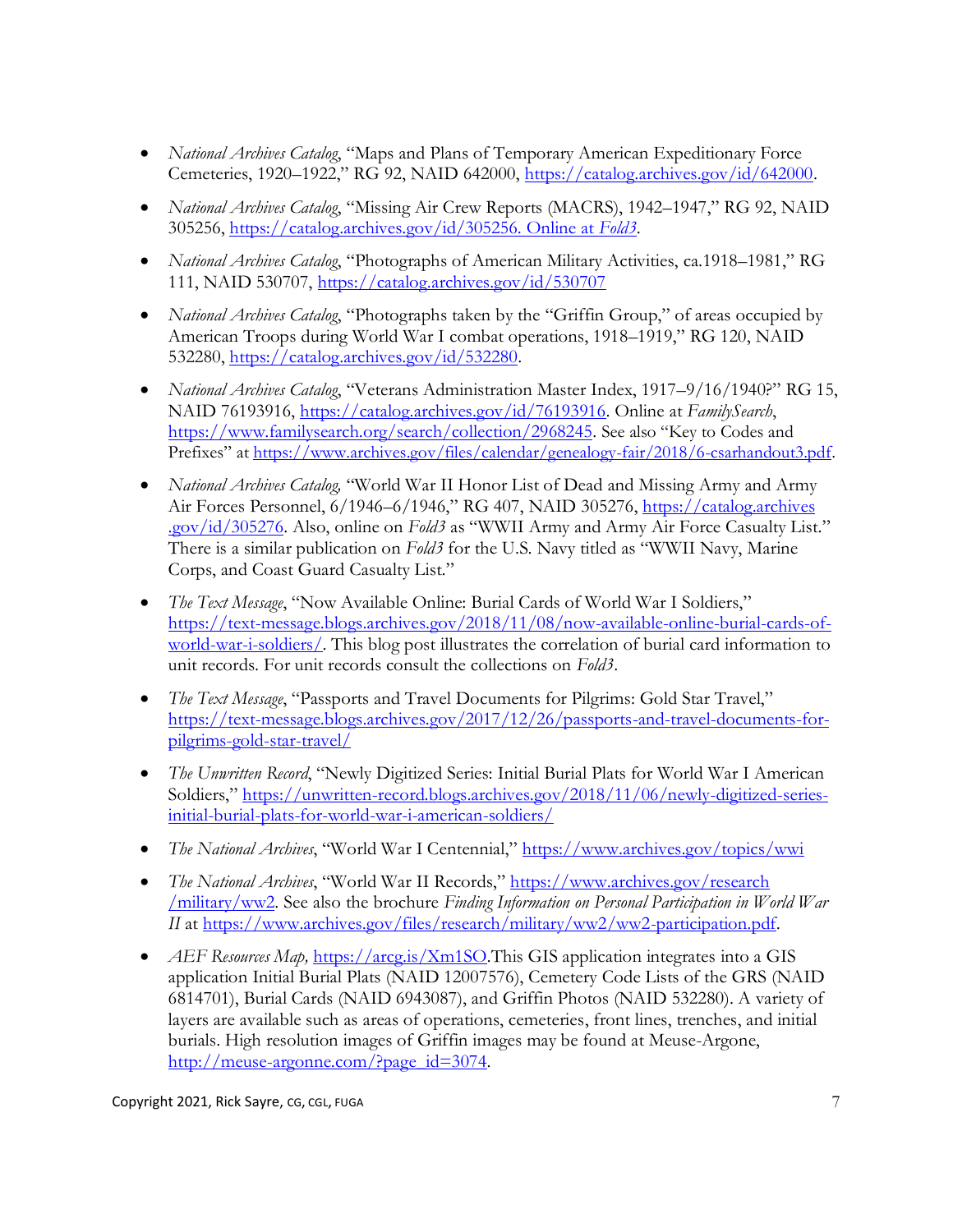In addition to the above catalog entries, there is an extensive collection of casualty records within the *Access to Archival Databases* (AAD). See the section Genealogy/Personal History: Military Personnel, [https://aad.archives.gov/aad/series-list.jsp?cat=GP23.](https://aad.archives.gov/aad/series-list.jsp?cat=GP23) Pay attention to the link to FAQs as these collections are adapted from electronic records.

# *PILGRIMAGES OF GOLD STAR MOTHERS AND WIDOWS, 1930–1933*

- *American Gold Star Mothers, Inc*.,<https://www.goldstarmoms.com/>
- *National Archives Catalog*, "Records Relating to Pilgrimages of Gold Star Mothers and Widows, 1930–1933," RG 92, NAID 6161915, [https://catalog.archives.gov/id/6161915.](https://catalog.archives.gov/id/6161915) Online on *Ancestry* as "U.S. World War I Mother's Pilgrimage, 1929," [https://www.ancestry.com/search/collections/4224/.](https://www.ancestry.com/search/collections/4224/) This collection includes color scans from the cited series and the publication *List of Mothers and Widows of American Soldiers, Sailors, and Marines Entitled to Make a Pilgrimage to War Cemeteries in Europe* (#26).
- *Process: a blog for American history*, [https://www.processhistory.org/plant-and-clarke-federal](https://www.processhistory.org/plant-and-clarke-federal-segregation-and-gold-star-mothers/)[segregation-and-gold-star-mothers/](https://www.processhistory.org/plant-and-clarke-federal-segregation-and-gold-star-mothers/)
- *Robert Penn Warren Center for Humanities*, "Mourning and the Making of a Nation: The Gold Star Mother's Pilgrimages, 1930–1933," [https://www.vanderbilt.edu/rpw\\_center/pdfs](https://www.vanderbilt.edu/rpw_center/pdfs/BUDREAU.PDF) [/BUDREAU.PDF](https://www.vanderbilt.edu/rpw_center/pdfs/BUDREAU.PDF)
- *Vimeo.com*, "Gold Star Mothers: Pilgrimage of Remembrance," [https://vimeo.com](https://vimeo.com/250299547) [/250299547.](https://vimeo.com/250299547) Several NARA archivists (Constance Potter, and Mitchell Yockelson) and Lisa M. Budreau, author of *Bodies of War : World War I and the Politics of Commemoration in America* appear in this PBS production.

| HDQ. CO. 165 Inf. | KILMER JOYCE Sgt. 88.537                                                                                                                        |
|-------------------|-------------------------------------------------------------------------------------------------------------------------------------------------|
|                   | killed August 18th 1918.<br>"Sat. Joyce Kilmer came from New York; had been attached to the                                                     |
|                   | New York Times as Associate Editor. I was a couple of hundred yards<br>from him when he was killed at the Ource river during the Chatsau        |
|                   | Thierry drive, Aug. 1st. He was hit by the rifle bullet of a smiper<br>and died at ence. At the time he was at the river in the Intelligence    |
|                   | Section. looking for snipers and a materaxx machine gun position. He<br>was buried right where he was killed, near the river. There was a       |
|                   | wheat field in front of the river and he was buried between a grove of<br>trees that ran along the bank and the wheat field, by * a company de- |
|                   | tail. His grave was marked with an unpainted white cross, with his                                                                              |
|                   | whole name painted on the cross piece in black, and his identification<br>taf. I saw this grave two days afterwards. Pvt Robertson was the      |
|                   | only other man buried mear him. He was five ft 8in. tall; heavy; minx<br>Clean shares; fair completed with valid fine part the finest men when  |

**Figure 3: Report of Death, Sgt. Joyce Kilmer, Burial Case File, NAID 6233223, RG 92, NA**

## **OTHER RELEVANT WEBSITES**

- *A Week of Genealogy*, [https://aweekofgenealogy.com/category/wwi/.](https://aweekofgenealogy.com/category/wwi/) Website of the author of *Researching Your World War I Ancestor (#28)*. Site provides tips on WWI and WWII research and many other topics.
- U.S. Army, *The beginnings of the Quartermaster Graves Registration Service*, [https://www.army.mil/article/128693/the\\_beginnings\\_of\\_the\\_quartermaster\\_graves\\_registration\\_s](https://www.army.mil/article/128693/the_beginnings_of_the_quartermaster_graves_registration_service) [ervice](https://www.army.mil/article/128693/the_beginnings_of_the_quartermaster_graves_registration_service)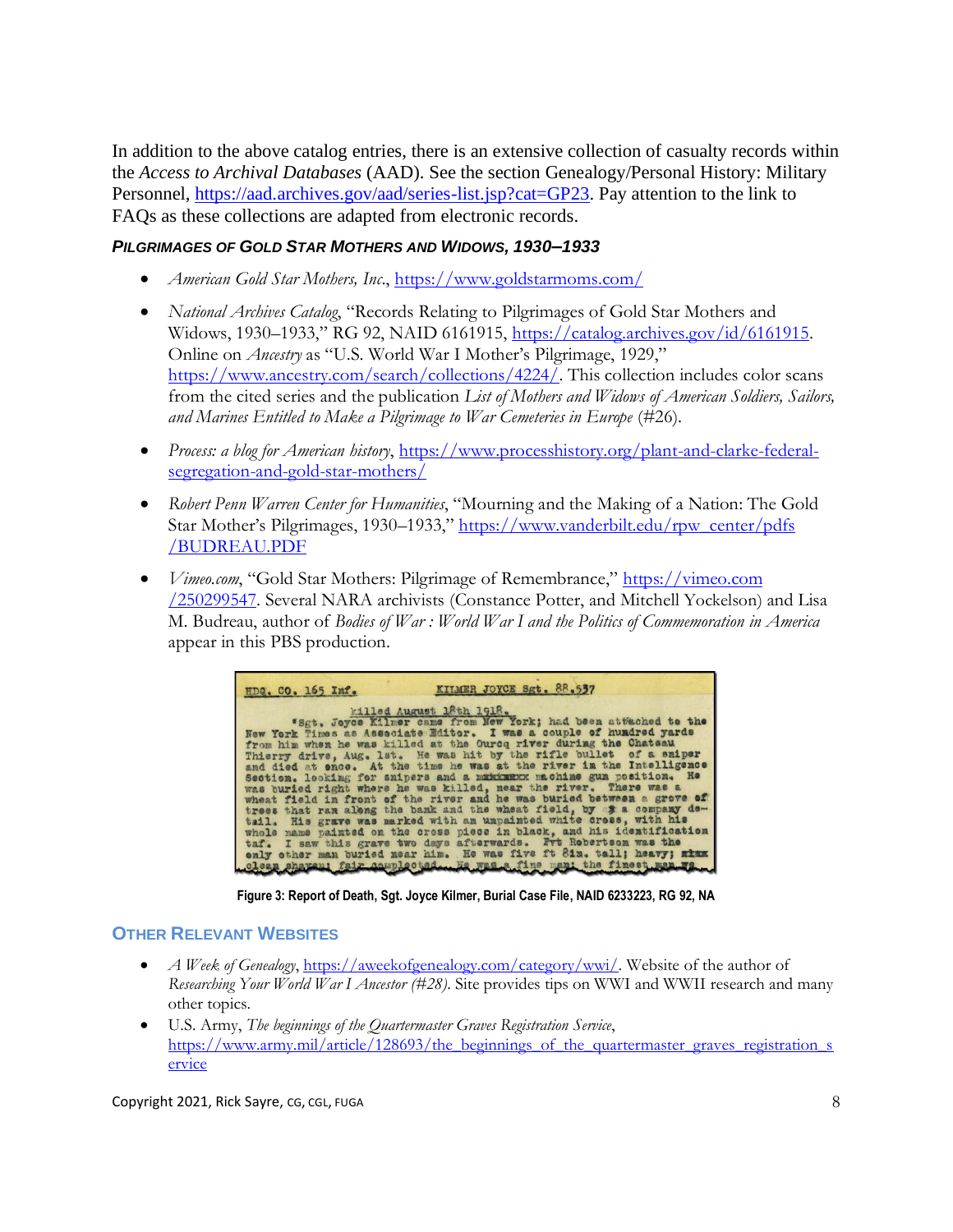#### **BIBLIOGRAPHY**

- 1. Aaronson, Franklin M. *Pensions and Compensation to Veterans and Their Dependents,* Washington, DC: Social Security Administration, 1942, [https://www.ssa.gov/policy/docs/ssb/v5n11](https://www.ssa.gov/policy/docs/ssb/v5n11/v5n11p10.pdf) [/v5n11p10.pdf.](https://www.ssa.gov/policy/docs/ssb/v5n11/v5n11p10.pdf) This Social Security Bulletin written in 1942 by an employee of the SSA, describes the evolution of pension law from 1776 to 1942.
- 2. American Battle Monuments Commission. *American Armies and Battlefields in Europe: A History, Guide, and Reference Book*. Washington, DC: U.S. G.P.O., 1938. Online at Center for Military History, [http://www.history.army.mil/html/books/023/23-24/.](http://www.history.army.mil/html/books/023/23-24/) Note especially Chapter XI on cemeteries.
- 3. American Battle Monuments Commission. *American Memorials and Overseas Military Cemeteries*. Washington, DC: American Battle Monuments Commission, 1970. Online at *FamilySearch Books*.
- 4. Badger, Jeffrey A., and Flint Whitlock. *Finding Granddad's War*. Provo, UT: Ancestry Pub., 2008.
- 5. Budreau, Lisa M. *Bodies of War : World War I and the Politics of Commemoration in America.* New York: New York University Press, 2010.
- 6. Carmack, Sharon DeBartolo. *Your Guide to Cemetery Research*. Cincinnati: Betterway Books, 2002.
- 7. Conner, Thomas H. *War and Remembrance. The Story of the American Battle Monuments Commission*. Lexington, KY: The University Press of Kentucky Press, 2018.
- 8. Cooper, Gaylord. *Stories Told in Stone: Cemetery Iconology : a Manual for Genealogy Research*. Louisville, KY: Motes Books, 2009.
- 9. Conwill, Kinshasha Holman (editor). *We Return Fighting: World War I and the Shaping of Modern Black Identity*. Washington, DC: Smithsonian Books, 2019. See also the online exhibition at [https://nmaahc.si.edu/honoring-our-gold-star-mothers.](https://nmaahc.si.edu/honoring-our-gold-star-mothers) An excerpt from this book appears on this webpage. Authored by Lisa M Budreau, this narrative describes the experience of African American Gold Star Mothers who made the Pilgrimage.
- 10. DeWhitt, Benjamin L., compiler. *A Finding Aid to Records Relating to Personal Participation in World War II: American Military Casualties and Burials.* Reference Information Paper 82*.*  Washington, DC: National Archives, 1999. Online at NARA, [https://www.archives.gov](https://www.archives.gov/publications/ref-info-papers/82) [/publications/ref-info-papers/82](https://www.archives.gov/publications/ref-info-papers/82) .
- 11. Dickon, Chris. *The Foreign Burial of American War Dead: A History*. Jefferson, NC: McFarland & Co., 2011.
- 12. Eggener, Keith. *Cemeteries*. New York: W.W. Norton & Co., 2010. An extensively illustrated guide to burial grounds and their place in American culture.
- 13. Eisenberg, Norman. "20th-Century Veterans' Service Records Safe, Secure—and Available." *Prologue,* Vol. 37, No. 1 (Spring 2005).
- 14. Gale Research Inc. *Cemeteries of the U.S.: A Guide to Contact Information for U.S. Cemeteries and Their Records*. Detroit: Gale Research, 1994.
- 15. Gawne, Jonathan. *Finding Your Father's War: A Practical Guide to Researching and Understanding Service in the World War II U.S. Army*. Philadelphia: Casemate, 2006.

Copyright 2021, Rick Sayre, CG, CGL, FUGA 9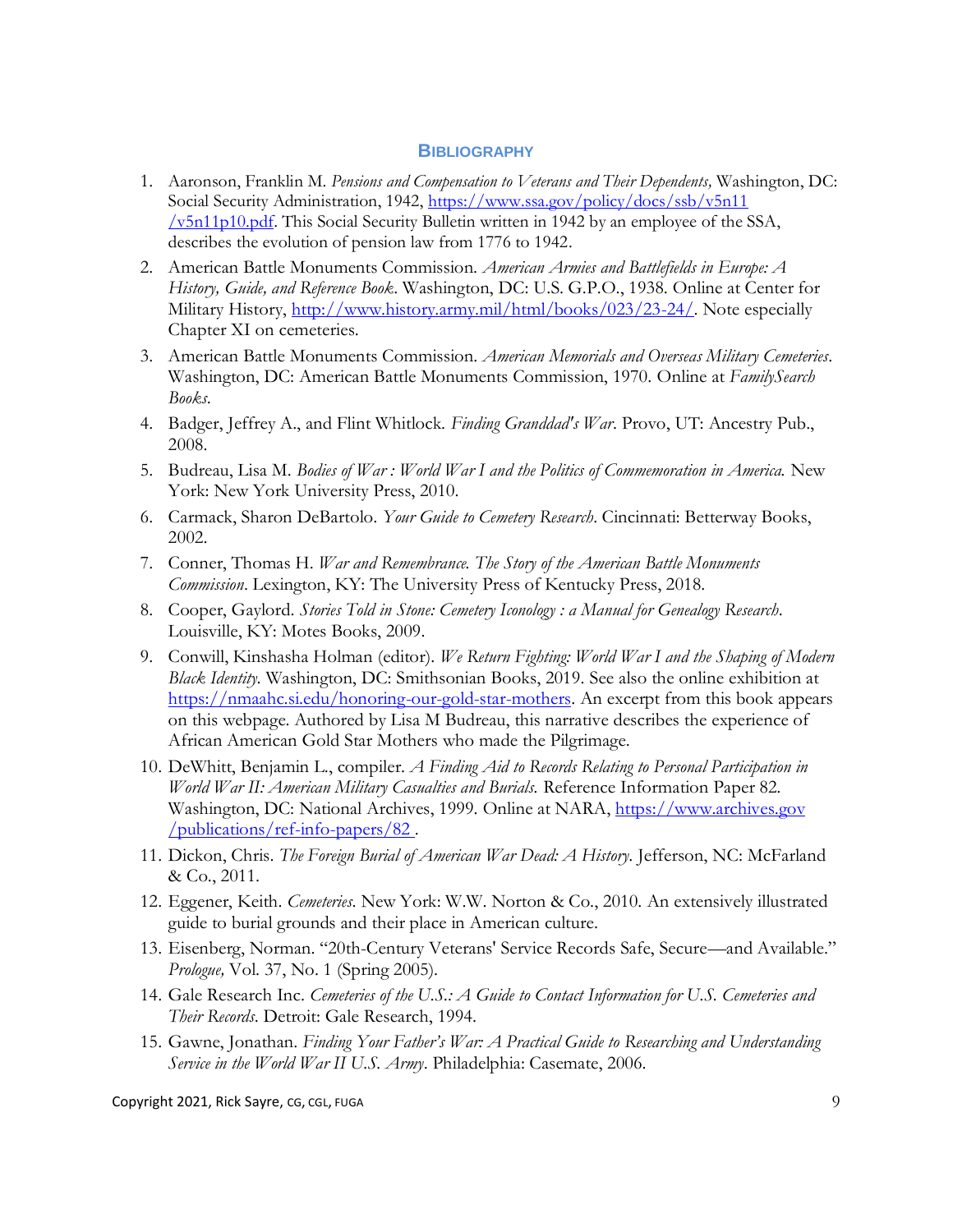- 16. Graham, John W. *The Gold Star Mother pilgrimages of the 1930s*. Jefferson, NC: McFarland & Company, 2005.
- 17. Hirrel, Leo P. "The Beginnings of the Quartermaster Graves Registration Service." *Army Sustainment,* July-August 2014. Online at [http://www.army.mil/article/128693.](http://www.army.mil/article/128693)
- 18. Holik, Jennifer. *Stories from the World War II Battlefield*. Woodridge, IL: Generations, 2015. This book is a how-to guide to World War II genealogical research.
- 19. Holt, Dean W. *American Military Cemeteries: A Comprehensive Illustrated Guide to the Hallowed Grounds of the United States, including Cemeteries Overseas*. Jefferson, NC: McFarland & Co., Inc., 1992.
- 20. Haug, Henrietta L. *Gold Star Mothers; a collection of notes recording the personal histories of the Gold Star Mothers of Illinois*. Brussels, IL: 1941.
- 21. Hull, Theodore J. "The World War II Army Enlistment Records File and Access to Archival Databases." *Prologue,* Vol. 38, No. 1 (Spring 2006). Online at [https://www.archives.gov/publications/prologue/2006/spring/aad-ww2.html.](https://www.archives.gov/publications/prologue/2006/spring/aad-ww2.html)
- 22. Keister, Douglas. *Stories in Stone: A Field Guide to Cemetery Symbolism and Iconography*. Salt Lake City: Gibbs Smith, Publisher, 2004.
- 23. Kluskens, Claire. "Research Guide for Headstone Records for U.S. Military Veterans Buried in Nonfederal Cemeteries, 1879–1985. Online at [https://www.archives.gov/files/research](https://www.archives.gov/files/research/military/veterans/headstones-nonfederal-cemeteries.pdf) [/military/veterans/headstones-nonfederal-cemeteries.pdf.](https://www.archives.gov/files/research/military/veterans/headstones-nonfederal-cemeteries.pdf) See also her three-part series on "Headstones records for US Military Veterans" published in the *NGS Magazine*. These articles can be downloaded at her website *The Twelve Key*, [https://twelvekey.com/articles/.](https://twelvekey.com/articles/)
- 24. Knapp, Michael G., and Constance Potter. "Here Rests in Honored Glory: World War I Graves Registration" *Prologue,* Vol. 23, No. 2 (Summer 1991).
- 25. Knox, Debra Johnson. *WWII Military Records: A Family Historian's Guide*. Spartanburg, SC: MIE Pub, 2003.
- 26. *List of Mothers and Widows of American Soldiers, Sailors, and Marines Entitled to Make a Pilgrimage to the War Cemeteries in Europe*. H.R. Doc. 140, 71<sup>st</sup> Congress, 2<sup>nd</sup> Session (1930). Also filmed as NARA Microfilm Publication M1872 (Same title).
- 27. McMahon, Margaret M. *A Guide to the U.S. Pioneer Infantry Regiments in WWI*. Crownsville, MD: Margaret M. McMahon Teaching & Training Co., LLC, 2018.
- 28. ———. *Researching Your U.S. Army WWI Ancestors*. Crownsville, MD: Margaret M. McMahon Teaching & Training Co., LLC, 2016.
- 29. Mollan, Mark C. "Honoring Our War Dead: The Evolution of the Government Policy on Headstones for Fallen Soldiers and Sailors" *Prologue,* Vol. 35, No. 1 (Spring 2003). Online at <https://www.archives.gov/publications/prologue/2006/spring/aad-ww2.html> .
- 30. Mulligan, Timothy, Rebecca L. Collier, Judith Koucky, and Patrick R. Osborn. *World War II Guide to Records Relating to U.S. Military Participation*. Washington, DC: National Archives and Records Administration, 2008.
- 31. Nishiura, Elizabeth, ed. *American Battle Monuments: A Guide to Military Cemeteries and Monuments Maintained by the American Battle Monuments Commission*. Detroit: Omnigraphics, Inc., 1989.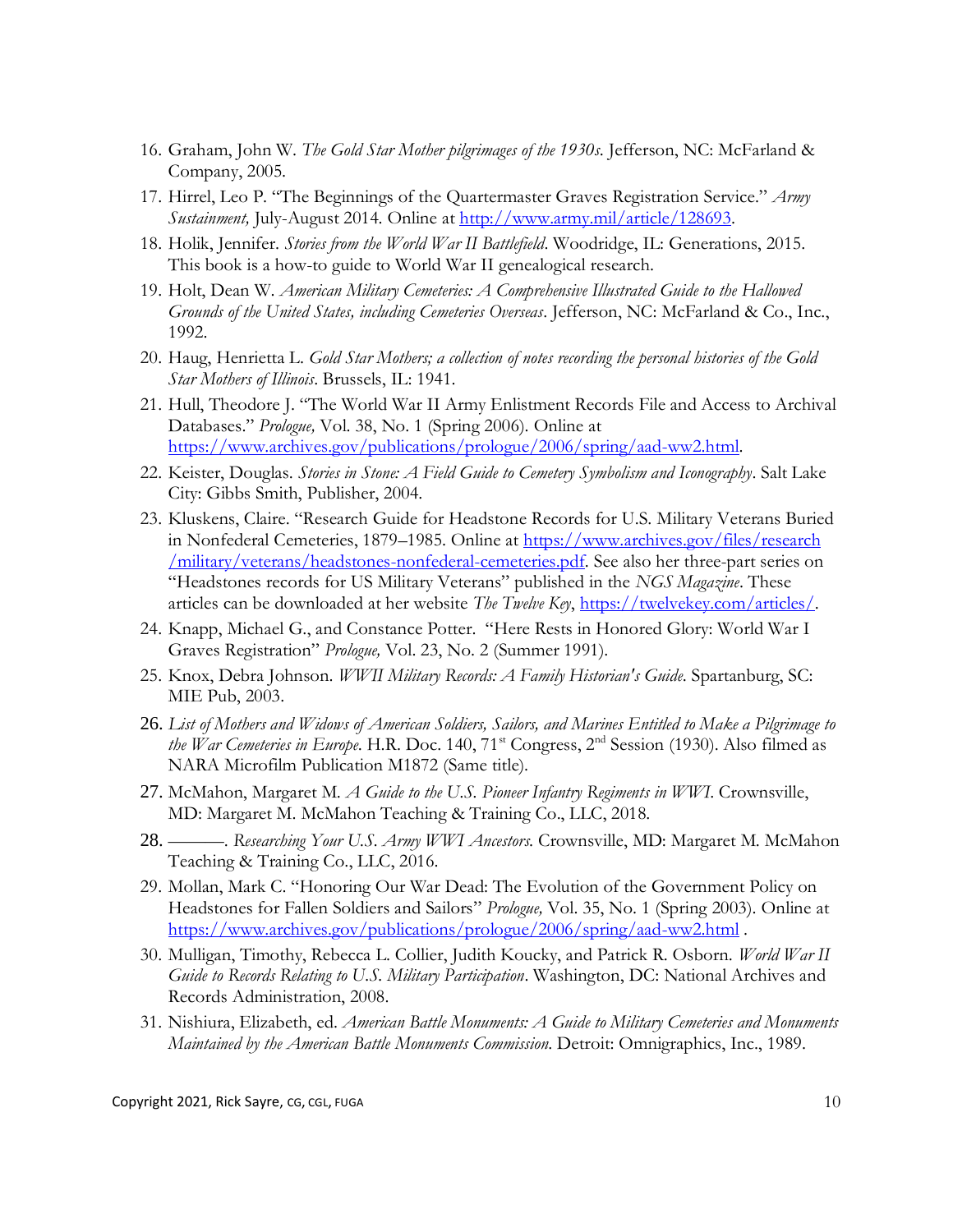- 32. Plant, Rebecca Jo and Frances M. Clark. "The Crowning Insult : Federal Segregation and the Gold Star Mother and Widow Pilgrimages of the Early 1930s." *Journal of American History*. 102:2 (Sep 2015) 406*–*432.
- 33. Potter, Constance. "World War I Gold Star Mothers Pilgrimages, Part I." *Prologue,* Vol. 31, No. 2 (Summer 1999). Online at [https://www.archives.gov/publications/prologue/1999/summer/gold-star-mothers-1.html.](https://www.archives.gov/publications/prologue/1999/summer/gold-star-mothers-1.html)
- 34. ———. "World War I Gold Star Mothers Pilgrimages, Part II." *Prologue,* Vol. 31, No. 3 (Fall 1999). Online at [https://www.archives.gov/publications/prologue/1999/fall/gold-star](https://www.archives.gov/publications/prologue/1999/fall/gold-star-mothers.html)[mothers.html.](https://www.archives.gov/publications/prologue/1999/fall/gold-star-mothers.html)
- 35. Quartermaster Department. *Roll of Honor.* Washington, DC: Government Printing Office, 1868. 27 vols. Contains the names of over 200,000 Union soldiers buried in national cemeteries, soldiers' lots and garrison cemeteries. Many of the volumes are online at *Google Books* for free and many volumes can be found on *Ancestry.* Though this publication precedes the time frame of this webinar, it documents the process taken by the Quartermaster General in recovering bodies and reinterring them in national cemeteries.
- 36. Ross, William F., and Charles F. Romanus. *The Quartermaster Corps: Operations in the War against Germany*. Washington, DC: Office of the Chief of Military History, Dept. of the Army, 1965.
- 37. Skocpol, Theda. *Protecting Soldiers and Mothers: The Political Origins of Social Policy in the United States.* Cambridge, MA: Belknap Press of Harvard University Press, 1992.
- 38. Sledge, Michael. *Soldier Dead : How we Recover, Identify, Bury, and Honor Our Military Fallen.* New York: Columbia University Press, 2005.
- 39. Steere, Edward. *The Graves Registration Service in World War II*. Washington, DC: Historical Section of the Office of the Quartermaster General, 1951. Online *HathiTrust*.
- 40. Steere, Edward and Thayer M. Boardman. *Final Disposition of World War II Dead, 1945–51*. Washington, DC: Historical Branch, Office of the Quartermaster General, 1957. Online *HathiTrust*.
- 41. Strickland, Daniel W. *Connecticut Fights : The Story of the 102nd Regiment*. New Haven, CT: Quinnipiack Press: 1930. Online at *Fold3*.
- 42. Sweeney, W. Allison. *History of the American Negro in the Great World War : His Splendid Record in the Battle Zones of Europe; Including a Resume of His Past Services to his Country in the Wars of the Revolution, of 1812, the War of Rebellion, the Indian Wars on the Frontier, the Spanish-American War, and the Late Imbroglio With Mexico*. Chicago: Cuneo-Henneberry Co., 1919. Online at *HathiTrust*.
- 43. Weber, Gustavus A. and Schmeckebier, Laurence F. *The Veterans' Administration, Its History, Activities and Organization.* Washington, DC: The Brookings Institution, 1934.
- 44. Yalom, Marilyn. *The American Resting Place*. Boston: Houghton Mifflin Co., 2008.
- 45. Yockelson, Mitchell. "They Answered the Call: Military Service in the United States Army During World War I, 1917–1919." *Prologue,* Vol. 30, No. 3 (Fall 1998). Online at [https://www.archives.gov/publications/prologue/1999/fall/gold-star-mothers.html.](https://www.archives.gov/publications/prologue/1999/fall/gold-star-mothers.html)

All urls were current as of 17 January 2021